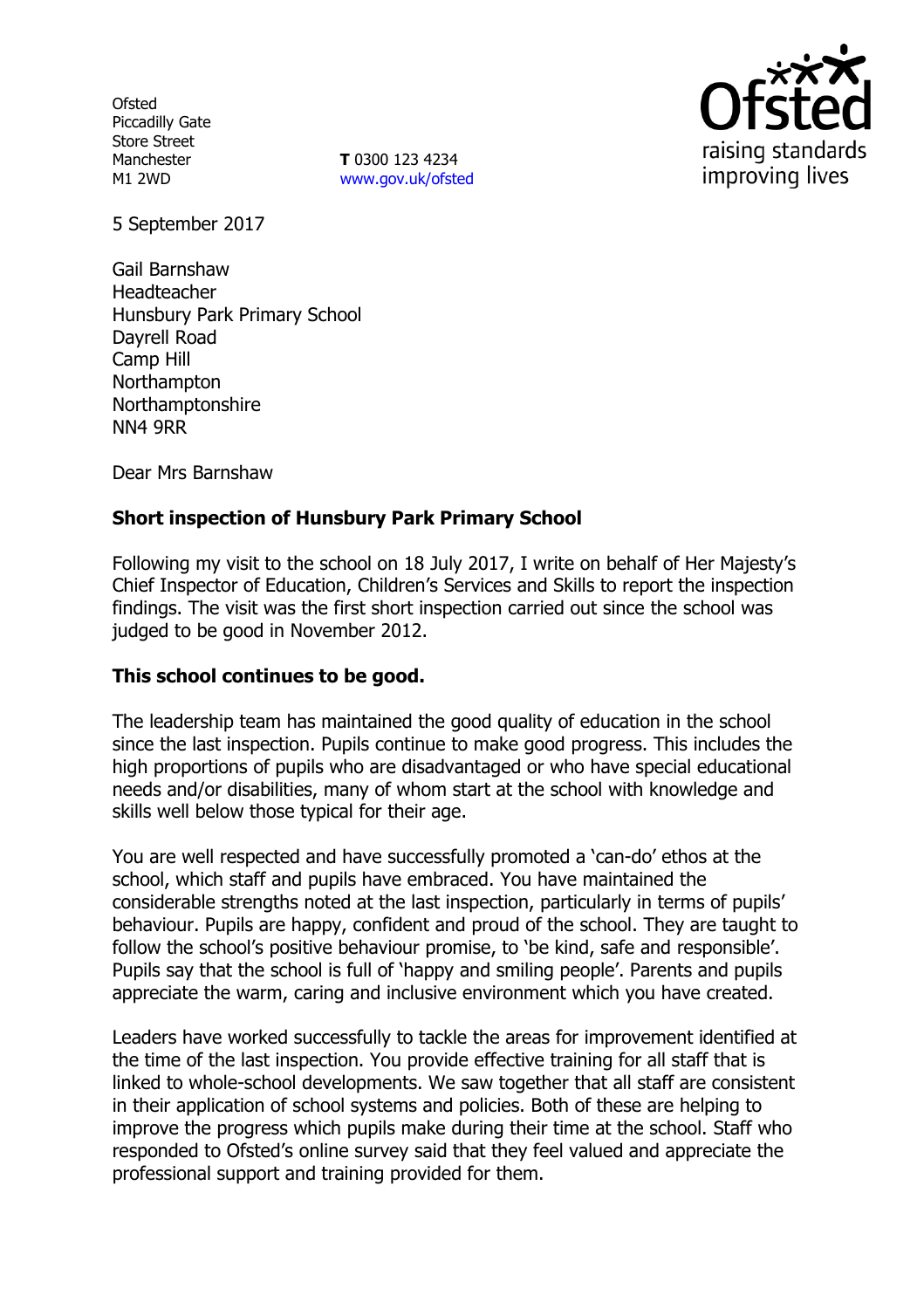

You have made developing pupils' writing a whole-school priority and provided additional training for staff. Teachers make sure that pupils have a clear understanding of the features of different types of writing and how to plan and organise their work by providing them with writing 'toolkits'. Teachers consistently emphasise the importance of using correct grammar to pupils; this is helping pupils to improve their writing.

Through their work with other schools and the local authority, teachers now have a better understanding of what pupils need to do to achieve the expected standard and greater depth in reading, writing and mathematics. They have started to introduce 'chilli' challenge tasks into lessons, where pupils can choose tasks of increasing difficulty from mild, to hot, to spicy. These, however, are not yet consistently used to ensure that the most able pupils reach the standards of which they are capable. Leaders acknowledge that the proportion of pupils who reach the greater depth in reading, writing and mathematics across the school is not high enough. You have rightly identified this as an area for development on your school improvement plan for next year.

There are high proportions of disadvantaged pupils and pupils who have special educational needs and/or disabilities at the school. Many of these pupils fall into both categories and start at the school with skills much lower than those typical for their age, particularly in speech and language. Leaders have put in place bespoke and one-to-one support for pupils to remedy this. Since the last inspection, the proportion of pupils meeting the expected standard in the phonics screening check at the end of Year 1 has risen. Evidence in pupils' books supports the school's current information that the difference between the progress of disadvantaged pupils and other pupils nationally is diminishing. You have identified that pupils' vocabulary is not sufficiently well developed to raise further the attainment of all pupils.

# **Safeguarding is effective.**

The leadership team rightly makes the safety of pupils its highest priority. You have ensured that safeguarding arrangements are fit for purpose and records are detailed and of high quality. A recent audit of the school's procedures and practices by the local authority has resulted in further improvements to the care and protection of pupils. All required checks on staff are carried out and recorded carefully. Leaders, governors and staff undertake regular and up-to-date training on child protection and safeguarding issues. All staff have a good understanding of their responsibilities to ensure children's safety and well-being. The files you showed me indicate that staff make prompt referrals when they have any concerns. Leaders are tenacious in seeking and pursuing external support when needed. You and the staff team take great pride in knowing each pupil and their family well, and this ensures prompt action should the need arise.

You have ensured that pupils have a good understanding of equality and protected characteristics. Pupils spoke maturely about how they had learned about racism, so that they could understand why it happens and therefore stop it.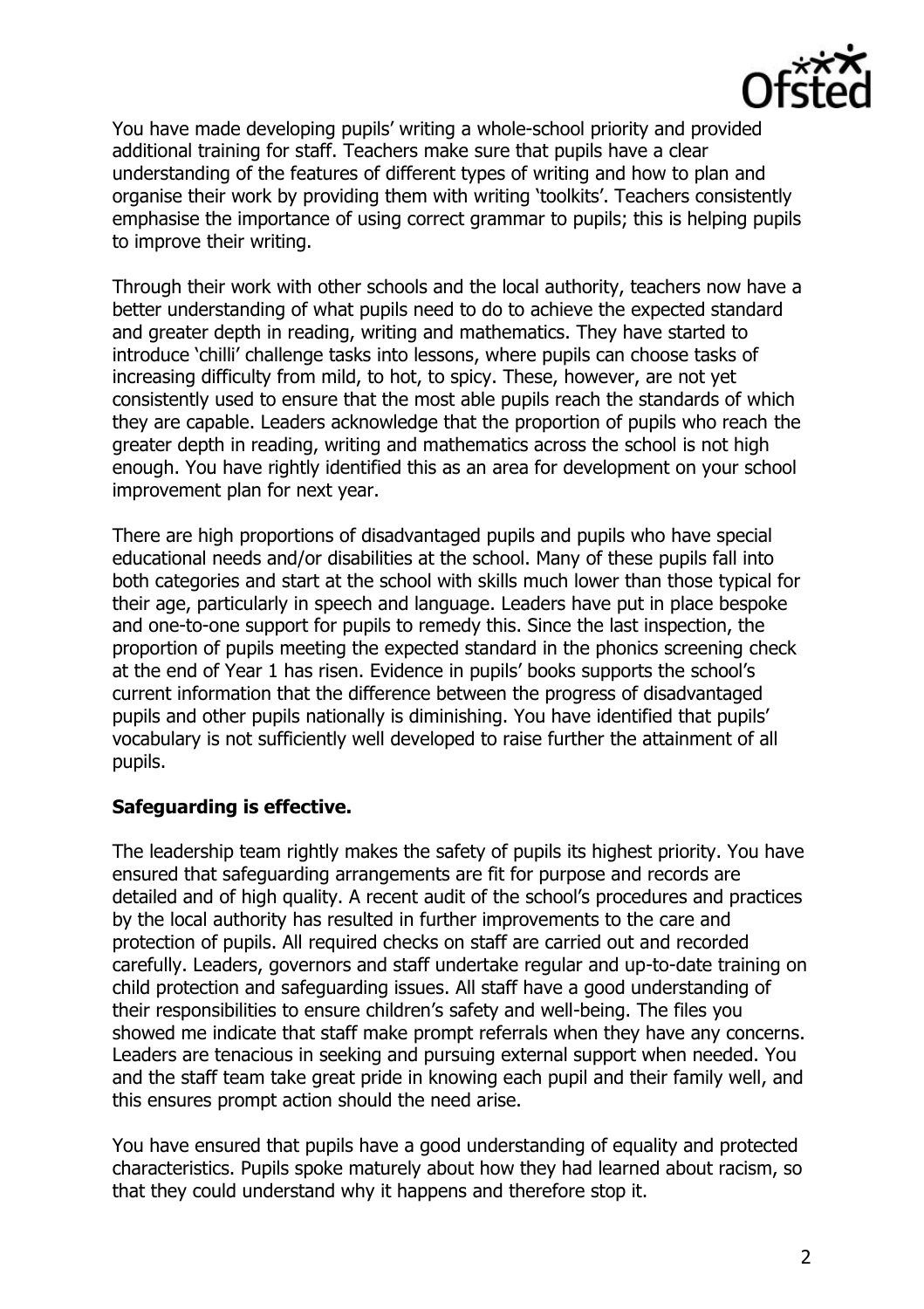

You have explained, in language pupils can understand, potential dangers and how pupils can keep themselves safe. All pupils who I spoke with said that they feel safe at school and knew a number of strategies to help them stay safe online. Leaders have also run information evenings for parents to help them understand potential dangers online and therefore better protect their children.

Pupils said that bullying is extremely rare but, if it does happen, they have complete confidence in staff to deal with it quickly and effectively. They explained how they used the school's 'worry box' to notify staff if they have any concerns about anything and that these concerns are always responded to promptly. For example, pupils in Year 6 said that their anxieties about going to secondary school had been quickly dealt with and they were now looking forward to going.

#### **Inspection findings**

- You have strengthened leadership at the school by the recent appointment of two new deputy headteachers and three special educational needs coordinators. Senior leaders have a precise and accurate understanding of the school's strengths and areas for improvement. You have used your detailed knowledge of pupils to create a sharply focused improvement plan for the school, designed to maximise pupils' progress. The plan is known and understood by all.
- The well-resourced designated special provision unit at the school provides support for pupils who have special educational needs and/or disabilities. This unit also provides additional care and nurturing for any pupil who needs it. All pupils are supported to remove any barriers to their learning and to help them participate in lessons. Pupils' confidence and enjoyment of school improve dramatically as a result of the excellent care and provision which they receive here. Evidence in pupils' books shows that they make good progress in their learning.
- The governing body provides leaders with effective support and challenge. Governors keep their skills up to date with regular training. The governing body makes sure that additional funding is used effectively to have a positive impact on pupils' well-being and progress. For example, pupil premium funding has been successfully used to provide a breakfast club, an additional teacher for Year 6 and a learning mentor to work with disadvantaged pupils and their families.
- Leaders ensure that pupils who speak English as an additional language are given additional support to help them access the curriculum. The school provides information to parents which is translated into their home language. Evidence in pupils' books shows that they make good progress.
- You have ensured that there is an effective assessment and tracking system in place, which provides you with a clear analysis of the attainment and progress of each individual pupil and of groups of pupils, including disadvantaged pupils and those who have special educational needs and/or disabilities. You regularly review pupils' progress to ensure that any pupil who is falling behind receives timely support to catch up. Teachers have worked with staff in other local schools and the local authority to ensure that their assessments are accurate. Teachers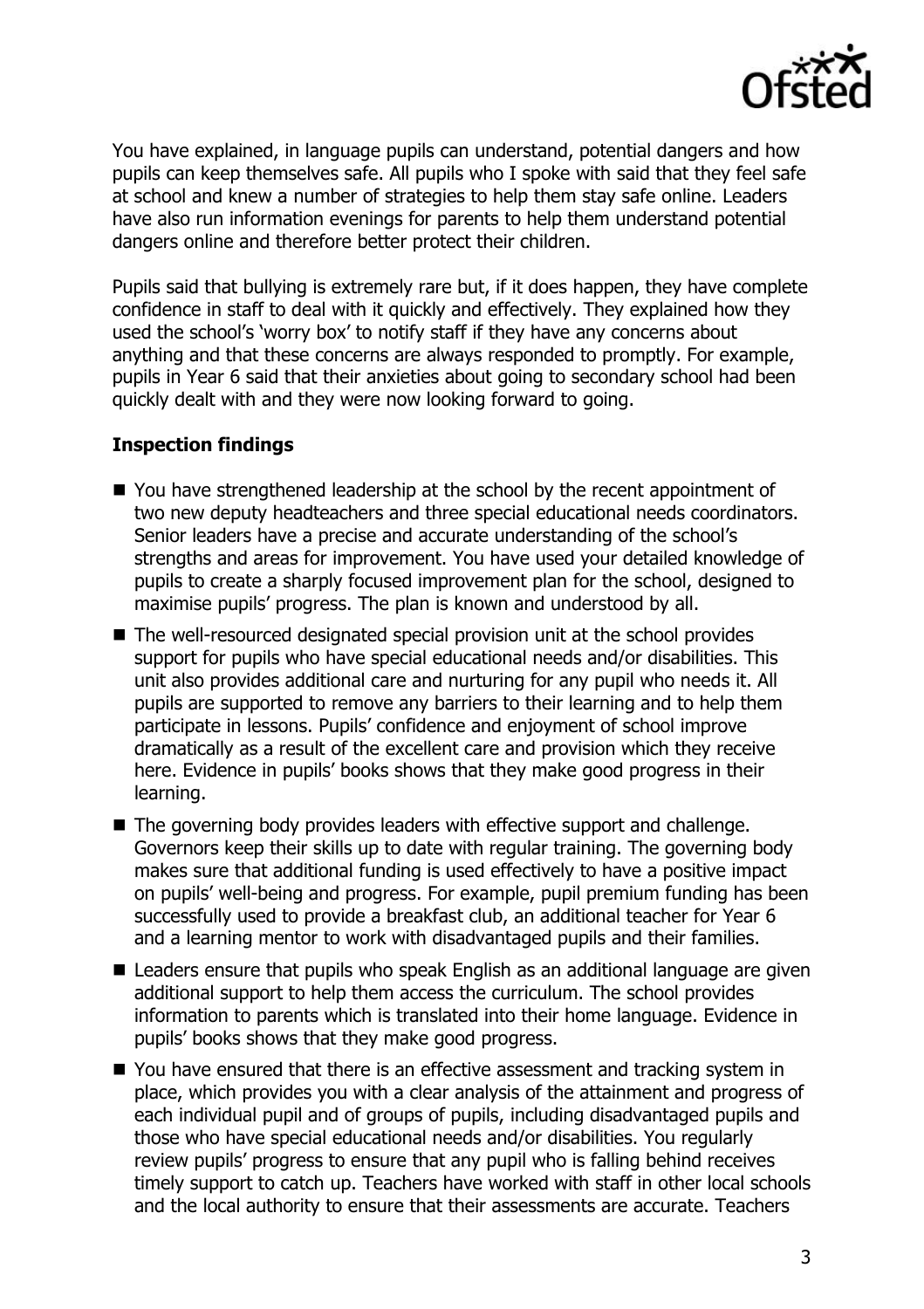

use assessment information to plan learning that takes most pupils on from what they already know and can do.

- Leaders have introduced a new whole-school approach to teaching mathematics. This includes more opportunities for pupils to practise their problem-solving and reading skills and to secure their basic number skills. We saw together pupils in Year 4 thoroughly enjoying working together as 'mathematical detectives' to solve a mystery at the town carnival. Leaders have also provided workshops, videos and resource packs for parents, to help them support their child's learning at home.
- Teachers and pupils have positive relationships, and pupils willingly follow their teacher's instructions in lessons. Classrooms are attractive; displays celebrate pupils' work and provide them with helpful prompts and examples of how to make their work better. Pupils say that they enjoy learning because teachers make work fun and support them to do their best. Pupils also work well together to support each other's learning. They have a good understanding of their duty as British citizens to protect the natural world. For example, they said that they enjoy sharing work with their parents through the class 'Dojo', because they know about the threat of deforestation and therefore want to reduce unnecessary use of paper.
- **Pupils' attendance has been below the national average for the last three years.** Disadvantaged pupils and those who have special educational needs and/or disabilities are absent from school more often than other pupils. This is mainly due to serious medical reasons and pupils whose parents take holidays during term time. Through publishing weekly attendance figures, celebrating good attendance and challenging absences promptly, leaders are taking all possible steps to maximise pupils' attendance. All pupils who I spoke with clearly understood the importance of good attendance and found the weekly 'best class attendance' certificate motivational in helping them to be in school.

# **Next steps for the school**

Leaders and those responsible for governance should ensure that:

- $\blacksquare$  teachers continue to support pupils to extend their vocabulary and develop its use
- $\blacksquare$  all teachers consistently provide suitable challenge for the most able pupils, including those who are disadvantaged, so that more pupils achieve the greater depth in reading, writing and mathematics throughout the school.

I am copying this letter to the chair of the governing body, the regional schools commissioner and the director of children's services for Northamptonshire. This